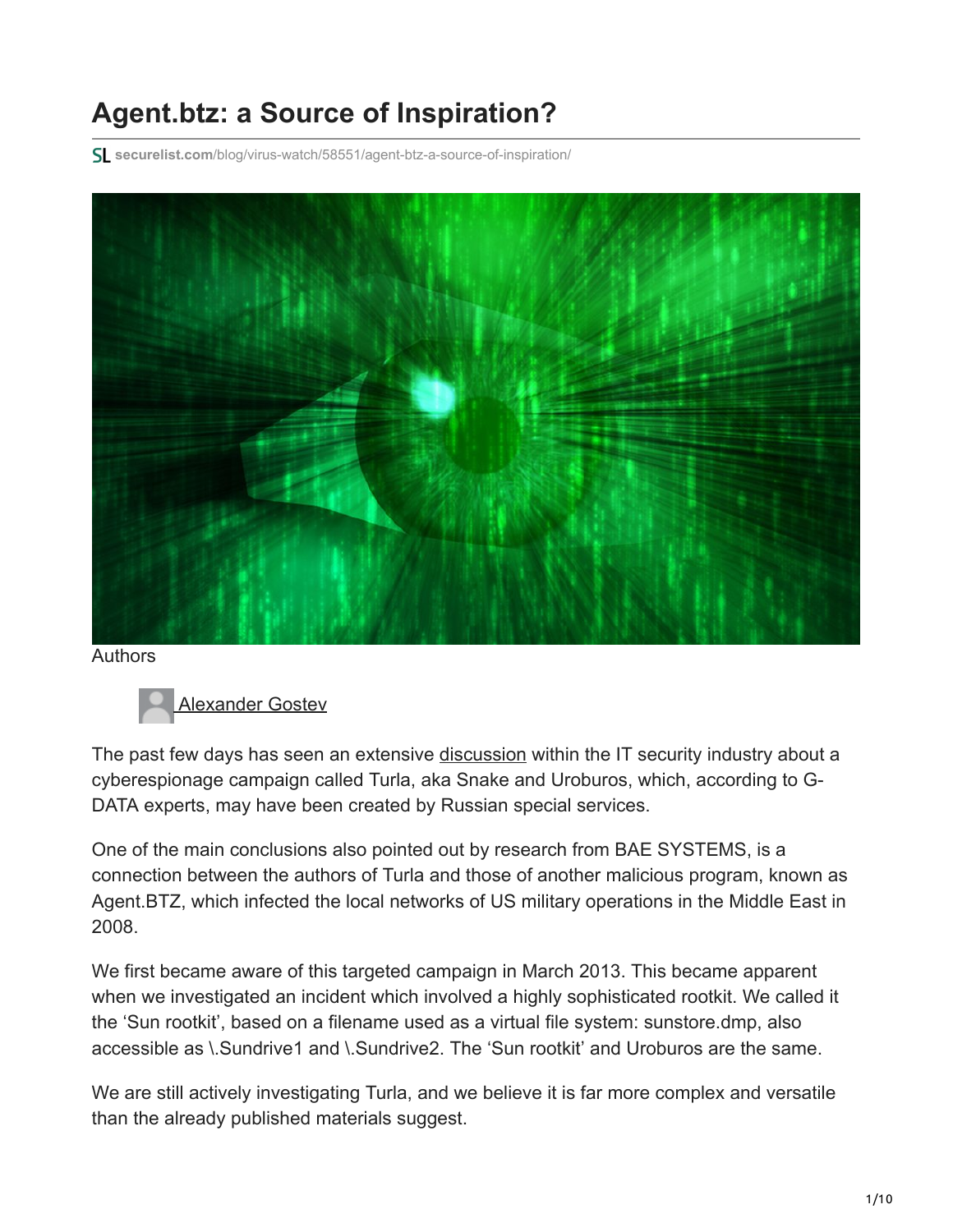At this point, I would like to discuss the connection between Turla and Agent.btz in a little more detail.

## **Agent.btz: a global epidemic or a targeted attack?**

The story of Agent.btz began back in 2007 and was extensively covered by the mass media in late 2008 when [it was used to infect US military networks](https://www.latimes.com/archives/la-xpm-2008-nov-28-na-cyberattack28-story.html).

Here is what [Wikipedia](https://en.wikipedia.org/wiki/2008_cyberattack_on_United_States) has to say about it: "The 2008 cyberattack on the United States was the 'worst breach of U.S. military computers in history'. The defense against the attack was named 'Operation Buckshot Yankee'. It led to the creation of the United States Cyber Command.

It started when a USB flash drive infected by a foreign intelligence agency was left in the parking lot of a Department of Defense facility at a base in the Middle East. It contained malicious code and was put into a USB port from a [laptop computer](https://en.wikipedia.org/wiki/Laptop_computer) that was attached to United States Central Command.

The Pentagon spent nearly 14 months cleaning the worm, named Agent.btz, from military networks. Agent.btz, a variant of the SillyFDC worm, has the ability 'to scan computers for data, open backdoors, and send through those backdoors to a remote command and control server'."

We do not know how accurate is the story with the USB flash drive left in the parking lot. We have also heard a number of other versions of this story, which may, or may not be right. However, the important fact here is that Agent.btz was a self replicating computer worm, not just a Trojan. Another important fact is that the malware has dozens of different variants.

We believe that the initial variants of the worm were created back in 2007. By 2011 a large number of its modifications had been detected. Today, most variants are detected by Kaspersky products as [Worm.Win32.Orbina](https://threats.kaspersky.com/en/threat/Worm.Win32.Orbina.a).

Curiously, in accordance with the naming convention used by PC Tools, the worm is also named Voronezh.1600 (http://www.threatexpert.com/report.aspx? md5=02eda1effde92bdf8462abcf40c4f776) – possibly a reference to the mythical Voronezh school of hackers, in Russia.

In any event, it is quite obvious that the US military were not the only victims of the worm. Copying itself from one USB flash drive to another, it rapidly spread globally. Although no new variants of the malware have been created for several years and the vulnerability enabling the worm to launch from USB flash drives using "autorun.inf" have long since been closed in newer versions of Windows, according to our data Agent.btz was detected 13,832 times in 107 countries across the globe in 2013 alone!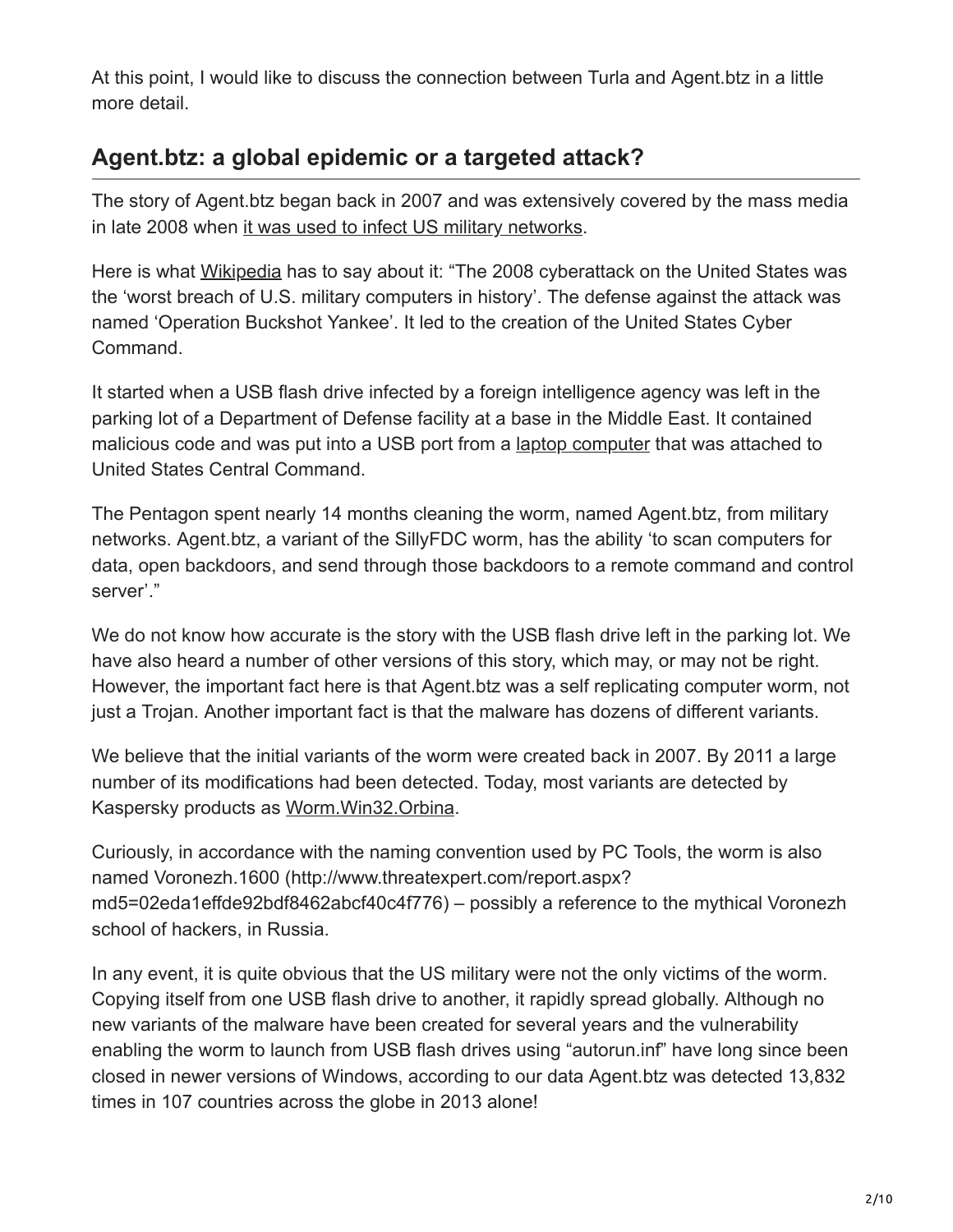The dynamics of the worm's epidemic are also worth noting. Over three years – from 2011 to 2013 – the number of infections caused by Agent.btz steadily declined; however, the top 10 affected countries changed very little.

|    | Agent.BTZ detections (unique users) | 2011  |
|----|-------------------------------------|-------|
| 1  | <b>Russian Federation</b>           | 24111 |
| 2  | Spain                               | 9423  |
| 3  | Italy                               | 5560  |
| 4  | Kazakhstan                          | 4412  |
| 5  | Germany                             | 3186  |
| 6  | Poland                              | 3068  |
| 7  | Latvia                              | 2805  |
| 8  | Lithuania                           | 2016  |
| 9  | <b>United Kingdom</b>               | 761   |
| 10 | Ukraine                             | 629   |
|    | <b>Total countries</b>              | 147   |
|    | <b>Total users</b>                  | 63021 |
|    |                                     |       |
|    | Agent.BTZ detections (unique users) | 2012  |
| 1  | <b>Russian Federation</b>           | 11211 |
| 2  | Spain                               | 5195  |
| 3  | Italy                               | 3052  |
| 4  | Germany                             | 2185  |
| 5  | Kazakhstan                          | 1929  |
| 6  | Poland                              | 1664  |
| 7  | Latvia                              | 1282  |
| 8  | Lithuania                           | 861   |
| 9  | <b>United Kingdom</b>               | 335   |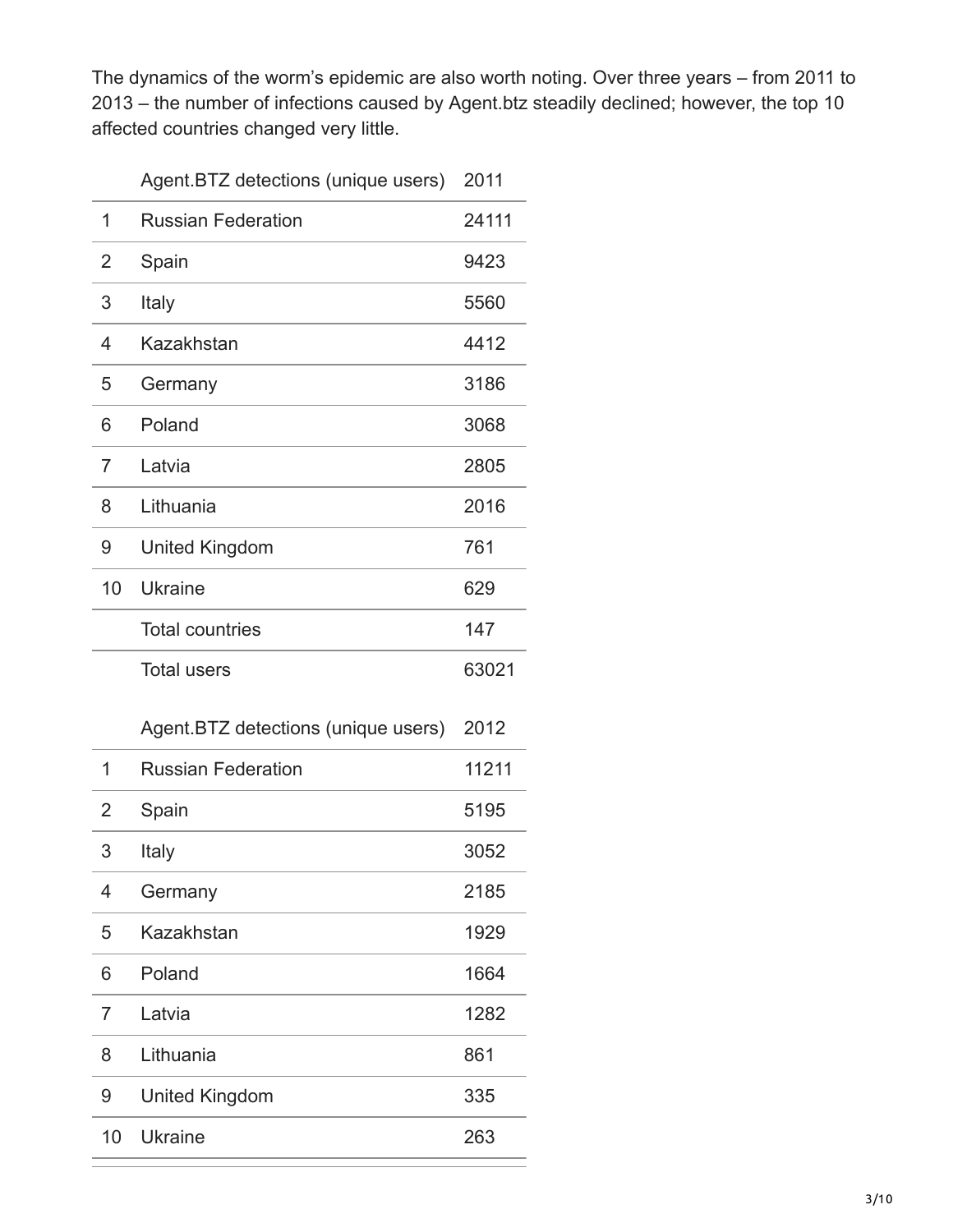|                | <b>Total countries</b>              | 130   |
|----------------|-------------------------------------|-------|
|                | <b>Total users</b>                  | 30923 |
|                | Agent.BTZ detections (unique users) | 2013  |
| 1              | <b>Russian Federation</b>           | 4566  |
| 2              | Spain                               | 2687  |
| 3              | Germany                             | 1261  |
| 4              | Italy                               | 1067  |
| 5              | Kazakhstan                          | 868   |
| 6              | Poland                              | 752   |
| $\overline{7}$ | Latvia                              | 562   |
| 8              | Lithuania                           | 458   |
| 9              | Portugal                            | 157   |
| 10             | <b>United Kingdom</b>               | 123   |
|                | <b>Total countries</b>              | 107   |
|                | <b>Total users</b>                  | 13832 |

*The statistics presented above are based on the following Kaspersky Anti-Virus verdicts: Worm.Win32.Autorun.j, Worm.Win32.Autorun.bsu, Worm.Win32.Autorun.bve, Trojan-Downloader.Win32.Agent.sxi, Worm.Win32.AutoRun.lqb, Trojan.Win32.Agent.bve, Worm.Win32.Orbina*

To summarize the above, the Agent.btz worm has clearly spread all over the world, with Russia leading in terms of the number of infections for several years.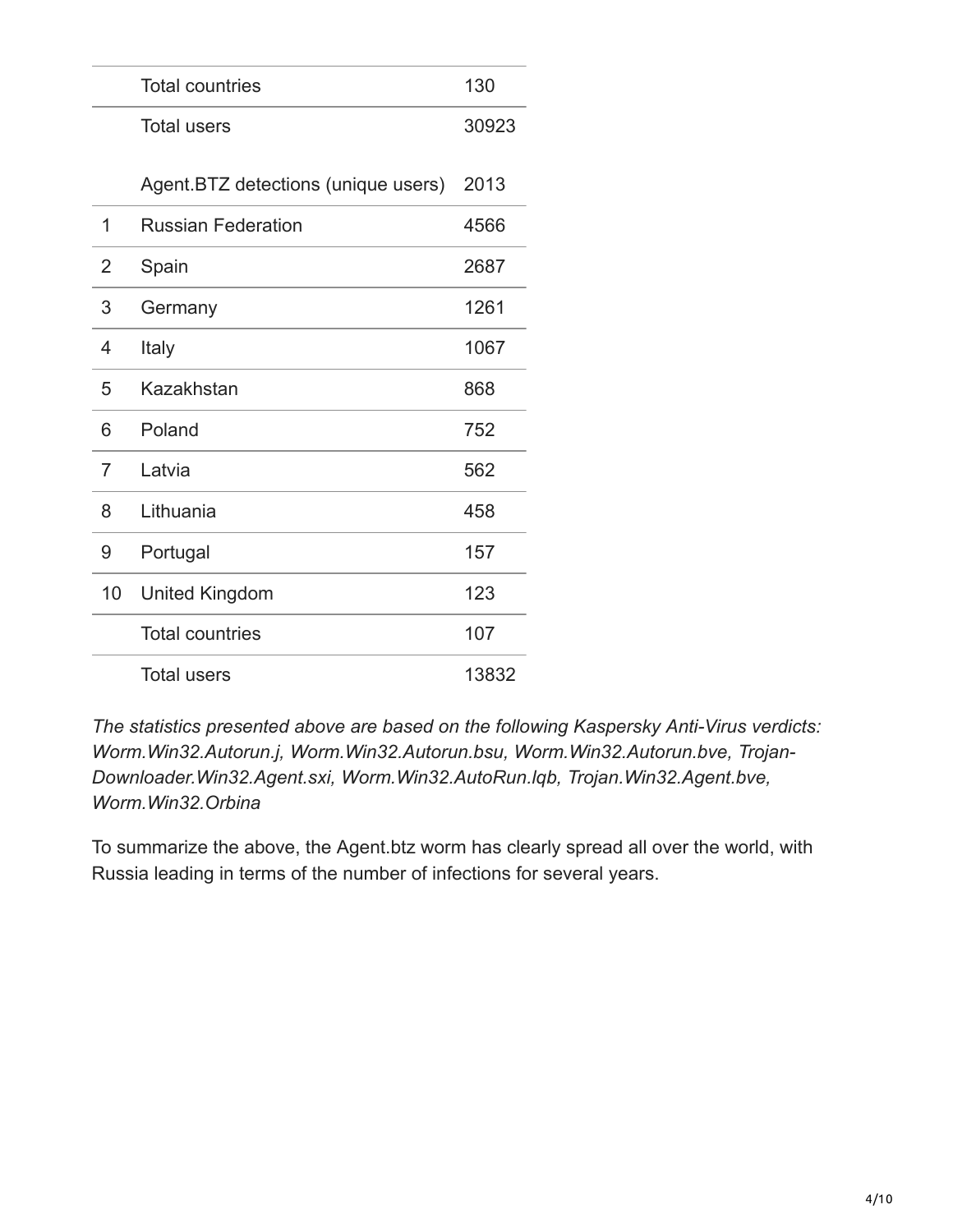

*Map of infections caused by different modifications of "Agent.btz" in 2011-2013*

For detailed information on the modus operandi of Agent.btz, I recommend reading an excellent report prepared by Sergey Shevchenko from Threat Expert, back in November 2008.

On infected systems, the worm creates a file named 'thumb.dd' on all USB flash drives connected to the computer, using it to store a CAB file containing the following files: "winview.ocx", "wmcache.nld" and "mswmpdat.tlb". These files contain information about the infected system and the worm's activity logs for that system. Essentially, "thumb.dd" is a container for data which is saved on the flash drive, unless it can be sent directly over the Internet to the C&C server.

If such a flash drive is inserted into another computer infected with Orbina, the file "thumb.dd" will be copied to the computer under the name "mssysmgr.ocx".

Given this functionality and the global scale of the epidemic caused by the worm, we believe that there are tens of thousands of USB flash drives in the world containing files named "thumb.dd" created by Agent.btz at some point in time and containing information about systems infected by the worm.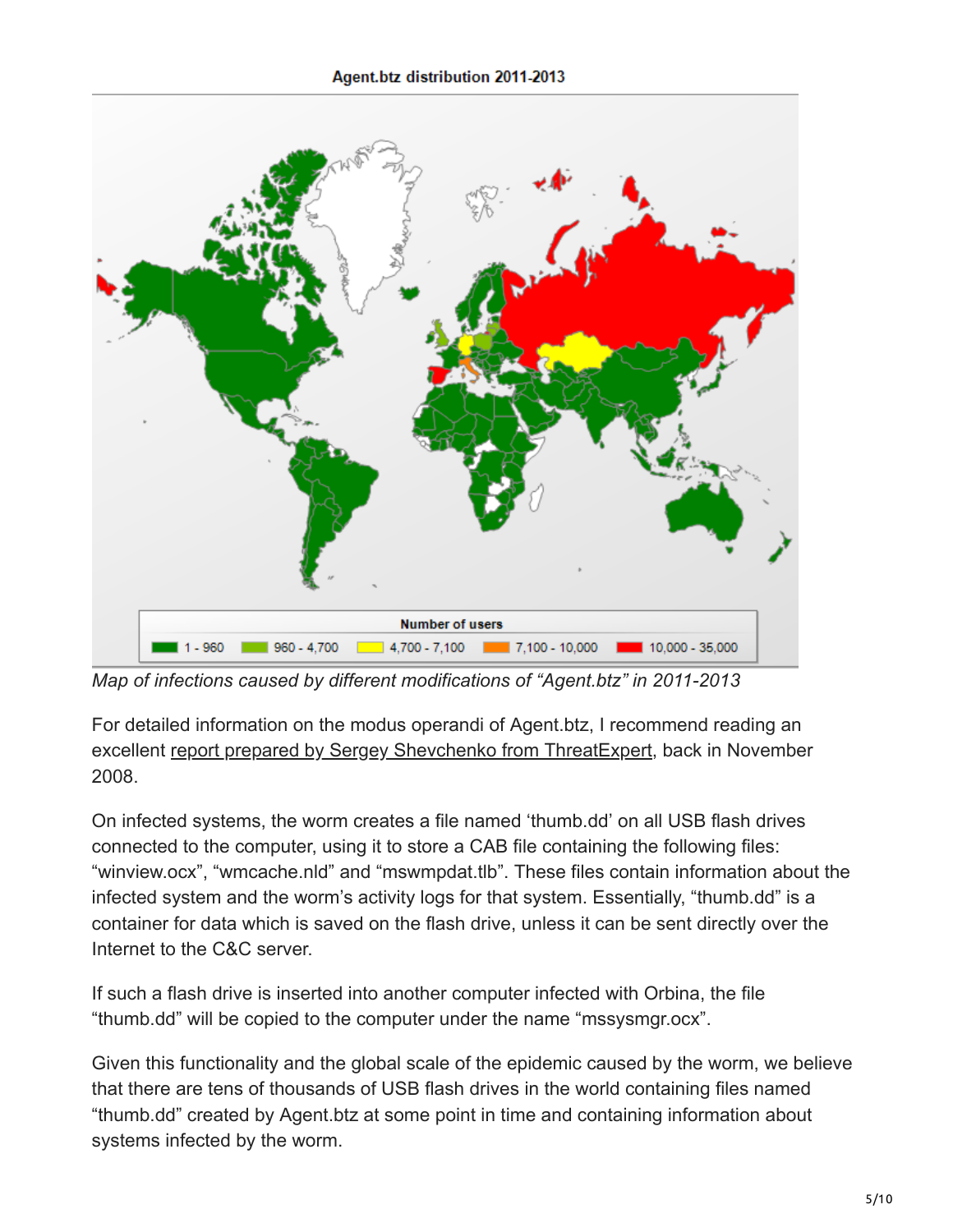#### **Red October: a data collector?**

Over one year ago, we analyzed dozens of modules used by Red October, an extremely sophisticated cyber espionage operation. While performing the analysis, we noticed that the list of files that a module named "USB Stealer" searches for on USB flash drives connected to infected computers included the names of files created by Agent.btz "mssysmgr.ocx" and "thumb.dd".

# Some patterns of filenames below seem to be related to some other malware seen on usb drives. It may contain stolen credentials, so they copy it as well.

sa=/.\*mssysmgr\.ocx/ sa=/.\*\.cab\.bak/ sa=/.\*list\.tlb/ sa=/.\*drive\.tlb/ sa=/.+\\\\$lddata\\$\\.+/ sa=/.+\\NT.Config\\.+/ sa=/.\*\\ldupver\.txt/ sa=/\w:\\[\d\w]+\.dll/ sa=/w:\\[\d\w]+\.exe/ sa=/.\*autorun\.inf/ sa=/.\*thumb\.dd/ sa=/.\*thumb\.db/

This means that Red October developers were actively looking for data collected several years previously by Agent.btz. All the USB Stealer modules known to us were created in 2010-2011.

Both Red October and Agent.btz were, in all probability, created by Russian-speaking malware writers. One program "knew" about the files created by the other and tried to make use of them. Are these facts sufficient to conclude that there was a direct connection between the developers of the two malicious programs?

I believe they are not.

First and foremost, it should be noted that the fact that the file "thumb.dd" contains data from Agent.btz-infected systems was publicly known. It is not impossible that the developers of Red October, who must have been aware of the large number of infections caused by Agent.btz and of the fact that the worm had infected US military networks, simply tried to take advantage of other people's work to collect additional data. It should also be remembered that Red October was a tool for highly targeted pinpoint attacks, whereas Agent.btz was a worm, by definition designed to spread uncontrollably and "collect" any data it could access.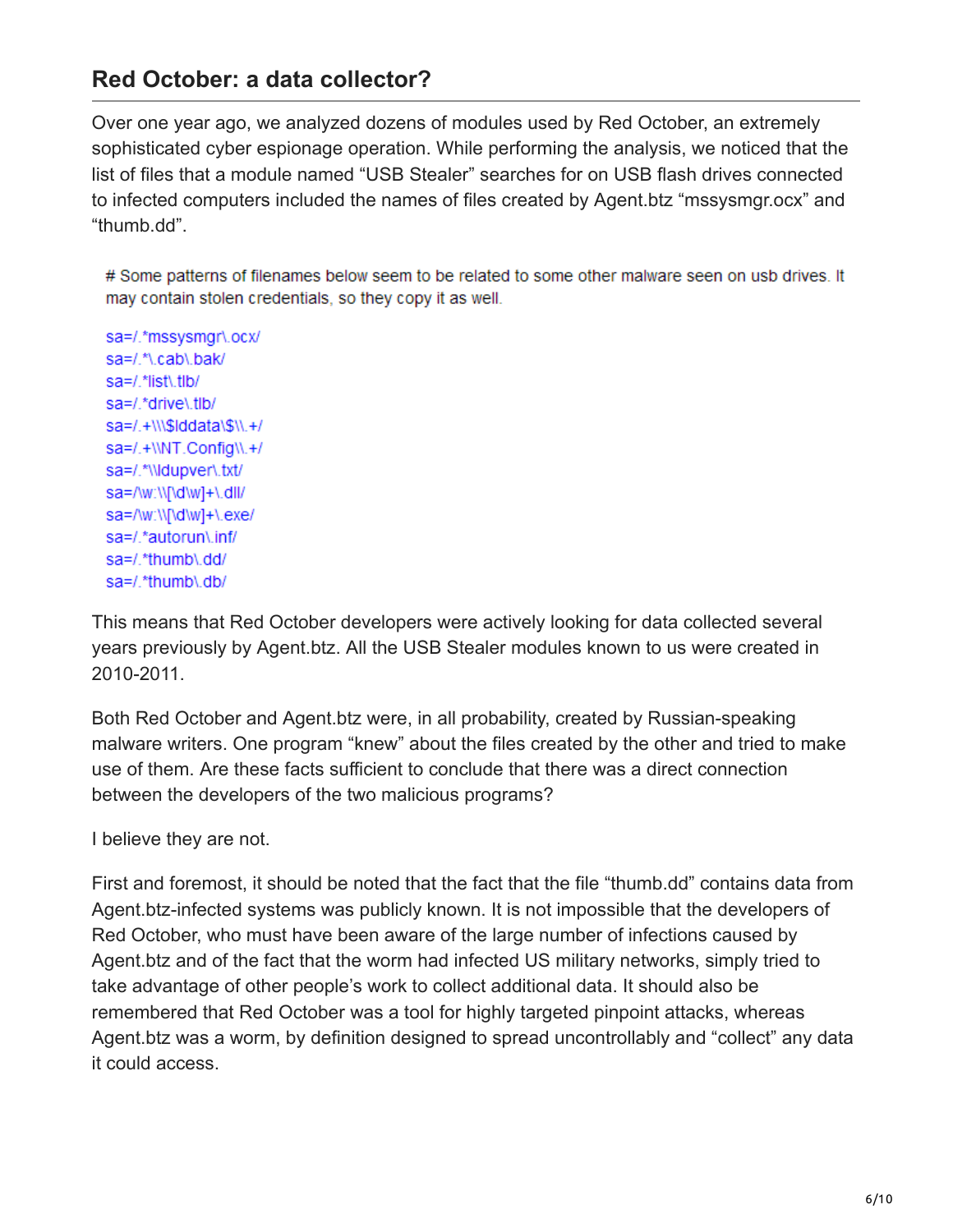Basically, any malware writer could add scanning of USB flash drives for "thumb.dd" files and the theft of those files to their Trojan functionality. Why not steal additional data without too much additional effort? However, decrypting the data stolen requires one other thing – the encryption key.

#### **Agent.btz and Turla/Uroburos**

The connection between Turla and Agent.btz is more direct, although not sufficiently so to conclude that the two programs have the same origin.

Turla uses the same file names as Agent.btz – "mswmpdat.tlb", "winview.ocx" and "wmcache.nld" for its log files stored on infected systems.

Agent.btz Red October Turla Log files thumb.dd thumb.dd winview.ocx winview.ocx mssysmgr.ocx mssysmgr.ocx wmcache.nld wmcache.nld mswmpdat.tlb mswmpdat.tlb fa.tmp fa.tmp

All the overlapping file names are presented in the table below:

In addition, Agent.btz and Turla use the same XOR key to encrypt their log files:

1dM3uu4j7Fw4sjnbcwlDqet4F7JyuUi4m5Imnxl1pzxI6 as80cbLnmz54cs5Ldn4ri3do5L6gs923HL34x2f5cvd0fk6c1a0s

The key is not a secret, either: it was discovered and published back in 2008 and anybody who had an interest in the Agent.btz story knew about the key. Is it possible that the developers of Turla decided to use somebody else's key to encrypt their logs? We are as yet unable to determine at what point in time this particular key was adopted for Turla. It is present in the latest samples (dated 2013-2014), but according to some data the development of Turla began back in 2006 – before the earliest known variant of Agent.btz was created.

## **Red October and Turla**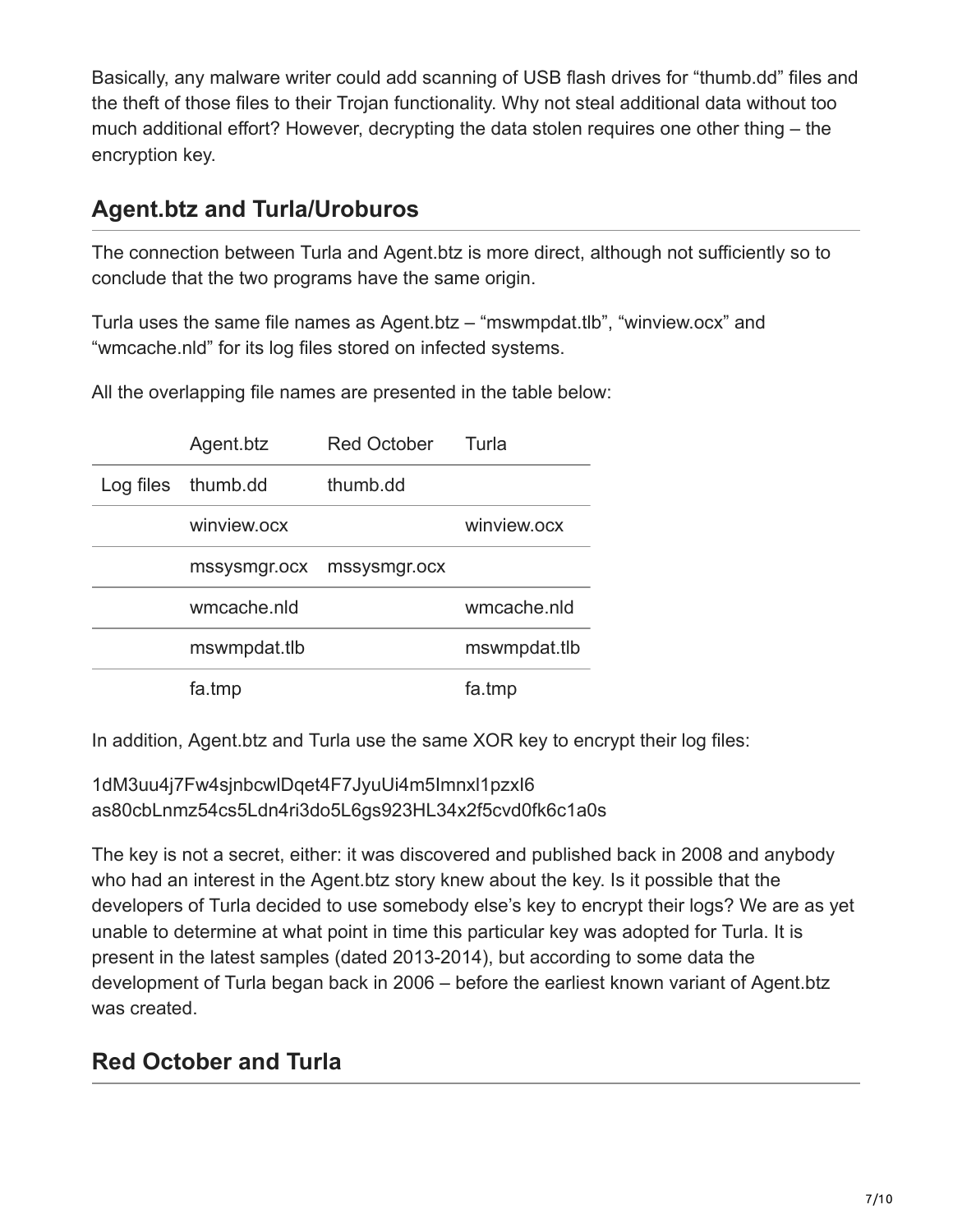Now we have determined that Red October "knew" about the file names used by Agent.btz and searched for them. We have also determined that Turla used the same file names and encryption key as Agent.btz.

So what about a possible connection between Red October and Turla? Is there one? Having analyzed all the data at our disposal, we do not see any overlapping between the two projects. They do not "know" about each other, they do not communicate between themselves in any way, they are different in terms of their architecture and the technologies used.

The only thing they really have in common is that the developers of both Rocra and Turla appear to have Russian as their native language.<?

#### **What about Flame?**

Back in 2012, while analyzing Flame and its cousins Gauss and MiniFlame, we noticed some similarities between them and Agent.btz (Orbina). The first thing we noticed was the analogous naming convention applied, with a predominance of use of files with the .ocx extension. Let's take as an example the name of the main module of Flame – "mssecmgr.ocx". In Agent.btz a very similar name was used for the log-file container on the infected system – "mssysmgr.ocx". And in [Gauss](https://securelist.com/gauss-abnormal-distribution/36620/) all modules were in the form of files with names \*.ocx.

| <b>Feature</b>                                         | <b>Flame</b> | <b>Gauss</b> |
|--------------------------------------------------------|--------------|--------------|
| Encryption methods                                     | XOR          | XOR          |
| Using USB as storage Yes (hub001.dat) Yes (.thumbs.db) |              |              |

The Kurt/Godel module in Gauss contains the following functionality: when a drive contains a '.thumbs.db' file, its contents are read and checked for the magic number 0xEB397F2B. If found, the module creates %commonprogramfiles%systemwabdat.dat and writes the data to this file, and then deletes the '.thumbs.db' file.

This is a container for data stolen by the 'dskapi' payload.

Besides, MiniFlame (module icsvnt32) also 'knew' about the '.thumbs.db' file, and conducted a search for it on USB sticks.

If we recall how our data indicate that the development of both Flame and Gauss started back in 2008, it can't be ruled out that the developers of these programs were well acquainted with the analysis of Agent.btz and possibly used some ideas taken from it in their development activities.

# **All together now**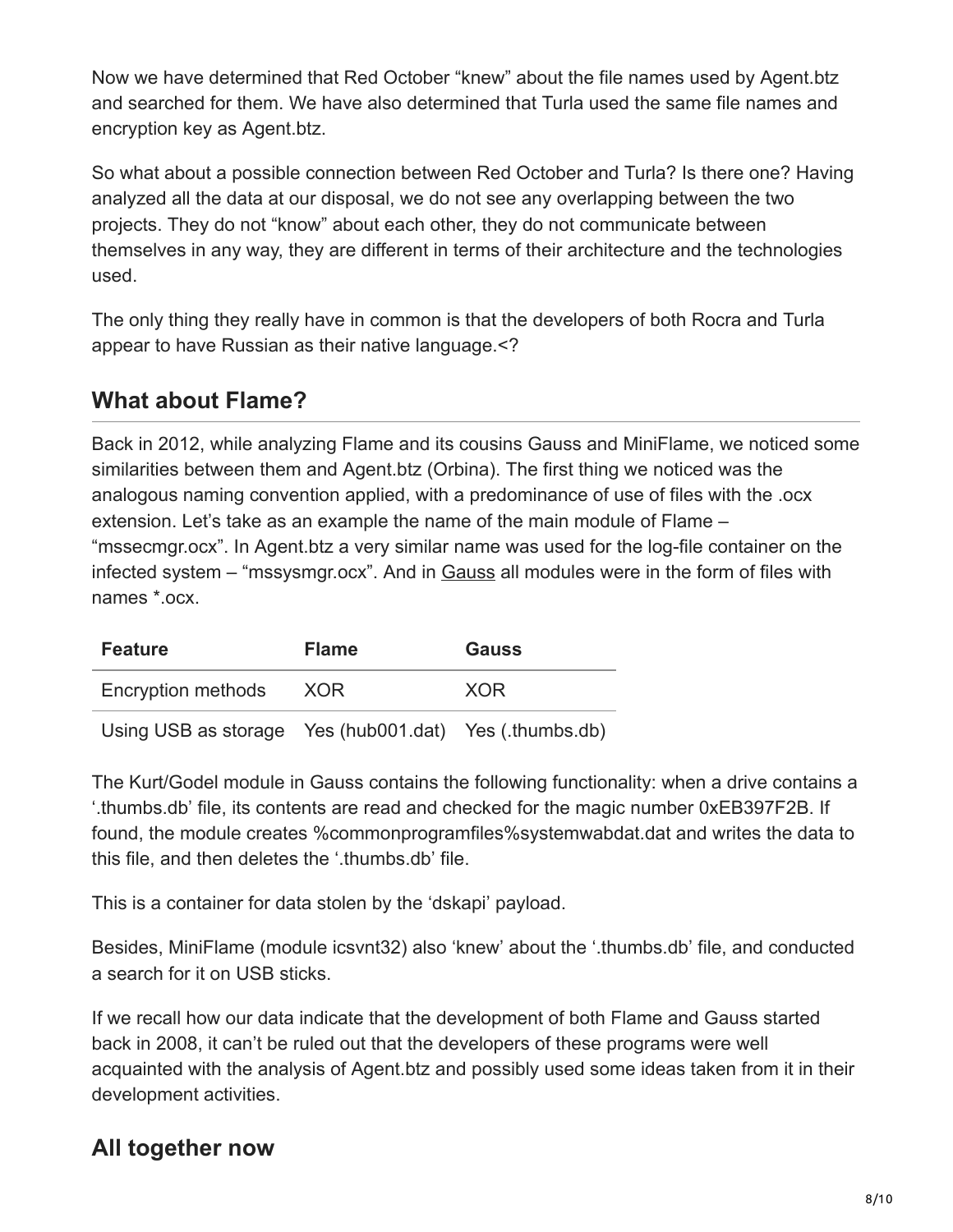The data can be presented in the form of a diagram showing the interrelations among all the analyzed malicious programs:



As can be seen in the diagram, the developers of all three (even four, if we include Gauss) spy programs knew about Agent.btz, i.e., about how it works and what filenames it uses, and used that information either to directly adopt the functionality, ideas and even filename, or attempted to use the results of the work of Agent.btz.

Summarizing all the above, it is possible to regard Agent.btz as a certain starting point in the chain of creation of several different cyber-espionage projects. The well-publicized story of how US military networks were infected could have served as the model for new espionage programs having similar objectives, while its technologies were clearly studied in great detail by all interested parties. Were the people behind all these programs all the same? It's possible, but the facts can't prove it.

- [APT](https://securelist.com/tag/apt/)
- [Botnets](https://securelist.com/tag/botnets/)
- [Cyber espionage](https://securelist.com/tag/cyber-espionage/)
- [Targeted attacks](https://securelist.com/tag/targeted-attacks/)

Authors